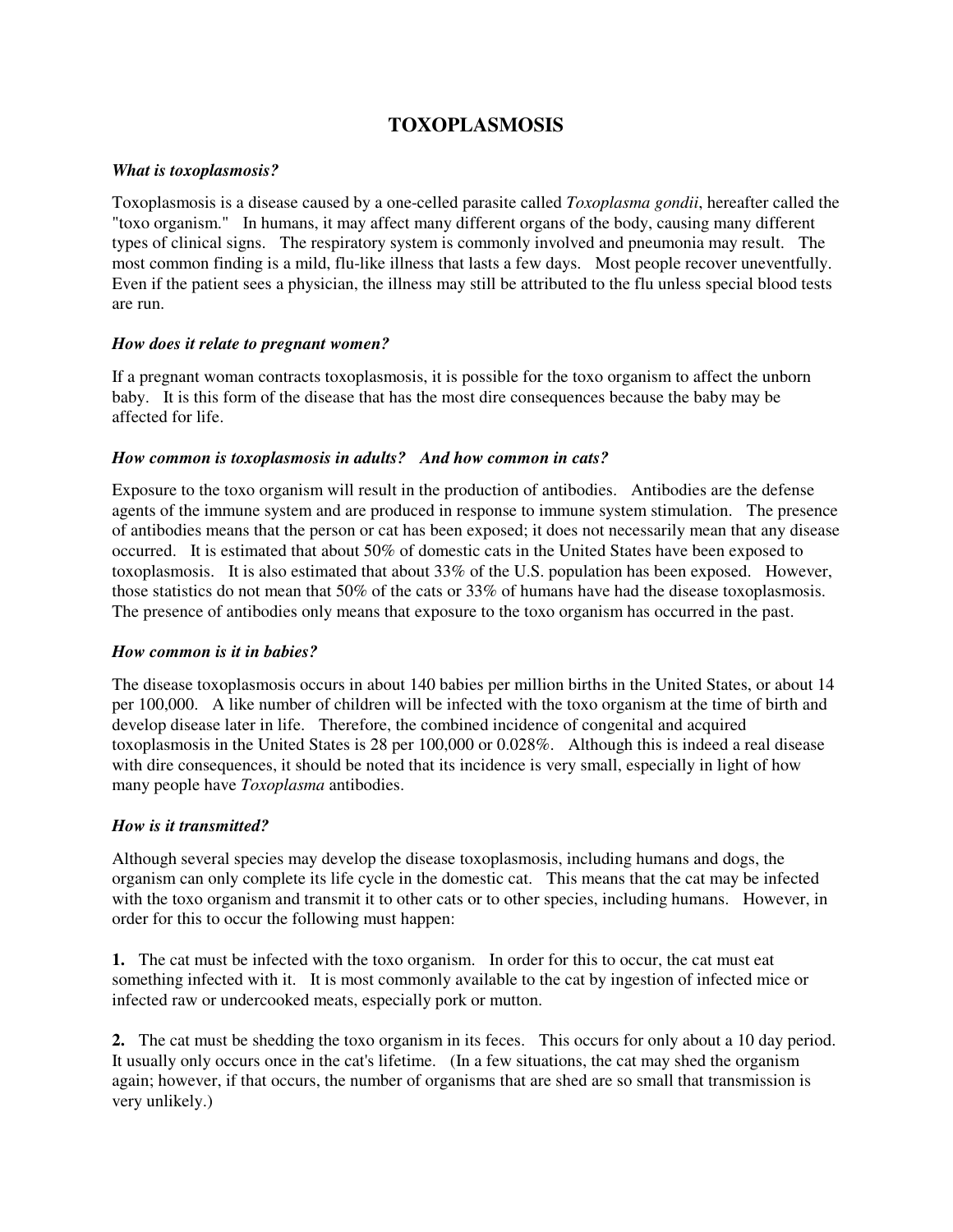**3.** The toxo organism must "incubate" in the cat's feces for 1-5 days before it is infective to humans. This "incubation" must occur after the feces leaves the cat's body and have access to oxygen (i.e. in the litter box or in soil).

**4.** The toxo organism must be swallowed by the person being infected. It is not spread to humans through the air.

The toxo organism may also be transmitted to humans by eating raw or undercooked meats, especially pork or mutton. Since many hamburgers from fast-food restaurants are made of beef diluted with pork, most authorities feel that human infection occurs much more frequently by this method than by association with cats. The incidence of toxo antibodies in U.S. veterinarians is not different than that of the rest of the population.

## *What is involved in testing for toxoplasmosis?*

We are frequently asked to test a cat that belongs to a pregnant woman for toxoplasmosis. Pregnant women should know the following concerning toxoplasmosis testing.

**1.** A screening test for toxo antibodies can be performed on both the pregnant woman and the pet cat. A negative result means that the woman (and/or the cat) has not been exposed to the toxo organism. However, it does not infer that either the woman or the cat has any immunity to toxoplasmosis in the event of a future exposure. In fact, it means just the opposite. Both are susceptible to infection.

**2.** A single antibody titer that is positive, performed on the woman and/or the pet cat, means that there has been exposure to the toxo organism in the past or that there is an active infection of toxoplasmosis in progress. In order to know which situation exists, a second test must be run 2-4 weeks later.

**a.** If the two tests give similar results, there has been an infection in the past and a certain degree of immunity exists.

**b.** If the second test is significantly higher that the first, there is a strong possibility that an active case of toxoplasmosis is in progress.

**c.** It is very important that both tests be performed by the same testing laboratory in order to properly compare results.

**3.** The direct means of documenting the possibility of transmission of toxoplasmosis requires that we microscopically examine a fecal sample from the cat looking for the oocysts (eggs) of the toxo organism. Because these oocysts are very tiny (even under a microscope) and because the cat may not be shedding oocysts today but may do so in the future, multiple examinations must be done during the course of pregnancy, preferably once weekly. This is not a very high yield procedure, meaning that it can be difficult to detect the parasites and they can be missed by this diagnostic technique.

# *How can toxoplasmosis be prevented?*

There are several practical means of preventing the transmission of toxoplasmosis.

**1.** Do not allow your cat to eat mice or poorly-cooked meat. Feeding a commercial cat food and not allowing your cat outdoors virtually eliminates any possibility of the cat becoming infected.